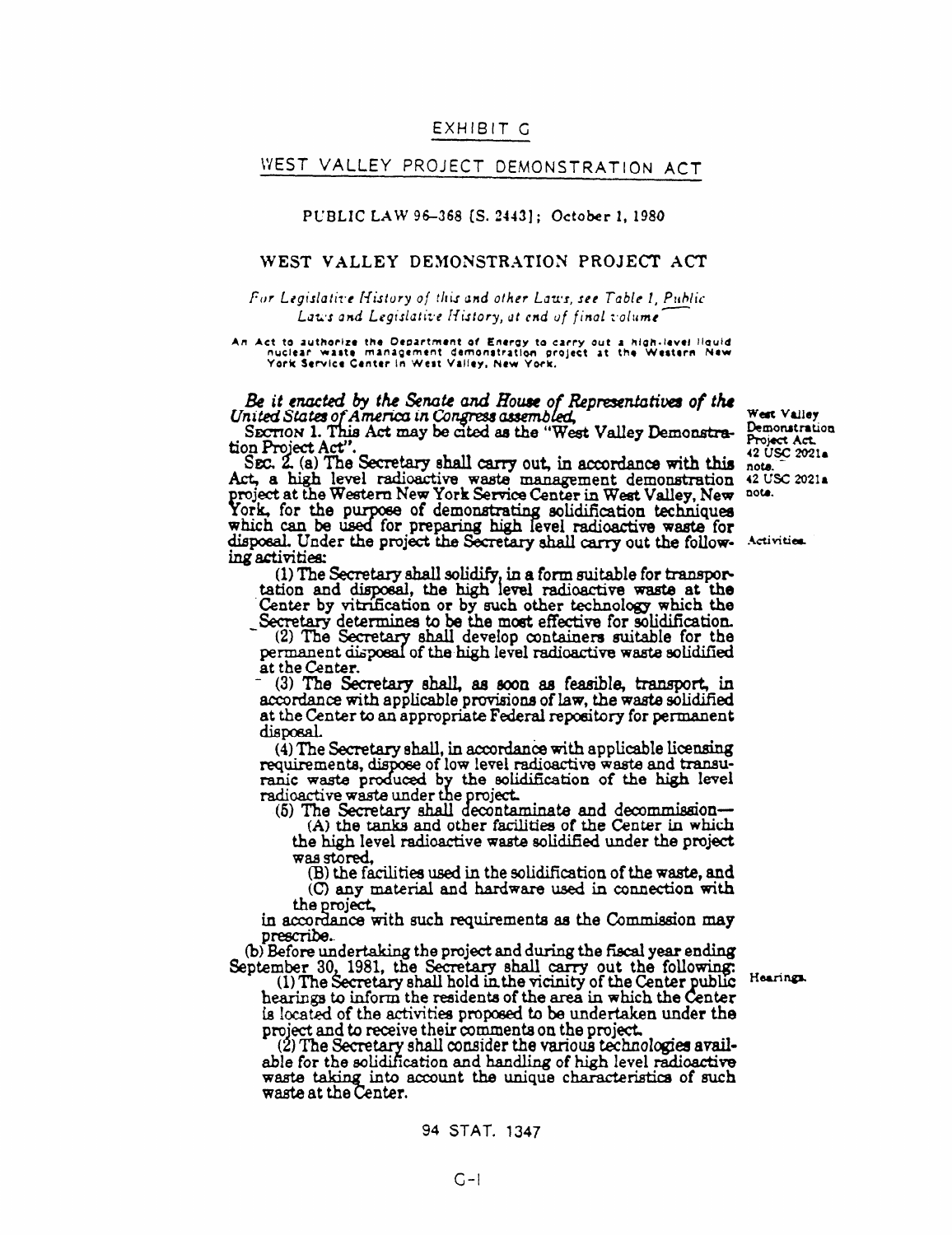(3) The Secretary shall

(A) undertake detailed engineering and cost estimates for the project,

(B) prepare a plan for the safe removal of the high level radioactive waste at the Center for the purposes of solidific tion and include in the plan provisions respecting the safe breaching of the tanks in which the waste is stored, operating equipment to accomplish the removal, and sluicing techniques,<br>(C) conduct appropriate safety analyses of the project, and

(D) prepare required environmental impact analyses of the project.

(4) The Secretary shall enter into a cooperative agreement with the State in accordance with the Federal Grant and Coope ative Agreement Act of 1977 under which the State will carry out the following:<br>(A) The State will make available to the Secretary the

facilities of the Center and the high level radioactive waste at the Center which are necessary for the completion of the project. The facilities and the waste shall be made available without the transfer of title and for such period as may be for completion of the project.

Secretary shall provide technical assistance in securing required license amendments.<br>(C) The State shall pay 10 per centum of the costs of the

project, as determined by the Secretary. In determining the costs of the project, the Secretary shall consider the value of the use of the Center for the project. The State may not use Federal funds to pay its share of the cost of the project, but may use the perpetual care fund to pay such share

(D) Submission jointly by the Department of Energy and the State of New York of an application for a licensing<br>amendment as soon as possible with the Nuclear Regulatory<br>Commission providing for the demonstration.

(c) Within one year from the date of the enactment of this Act, the Secretary shall enter into an agreement with the Commission to establish arrangements for review and consultation by the Commission with respect to the project: Provided, That review and consultation by the Commission pursuant to this subsection shall be conducted informally by the Commission and shall not include nor require formal procedures or actions by the Commission pursuant to the Atomic Energy Act of 1954, as amended, the Energy Reorganization Act of 1974, as amended, or any other law. The agreement shall provide for the following:

(1) The Secretary shall submit to the Commission, for its review and comment, a plan for the solidification of the high level radioactive waste at the Center, the removal of the waste for purposes of its solidification, the preparation of the waste for disposal, and the decontamination of the facilities to be used in solidifying the waste. In preparing its comments on the plan, the Commission shall specify with precision its objections to any provision of the plan. Upon submission of a plan to the Commission, the Secretary shall publish a notice in the Federal Register of the submission of the plan and of its availability for public inspection, and, upon receipt of the comments of the Commission respecting a plan, the Secretary shall publish a notice in the Federal Register of the receipt of the comments and of the availability of the comments for public inspection. If the Secre-

#### 94 STAT. 1348

41 USC 501 nou.

State costs. percentage.

Licensing amendment application.

42 USC 2011 note.<br>42 USC 5801 note.

Publications in Federal Register.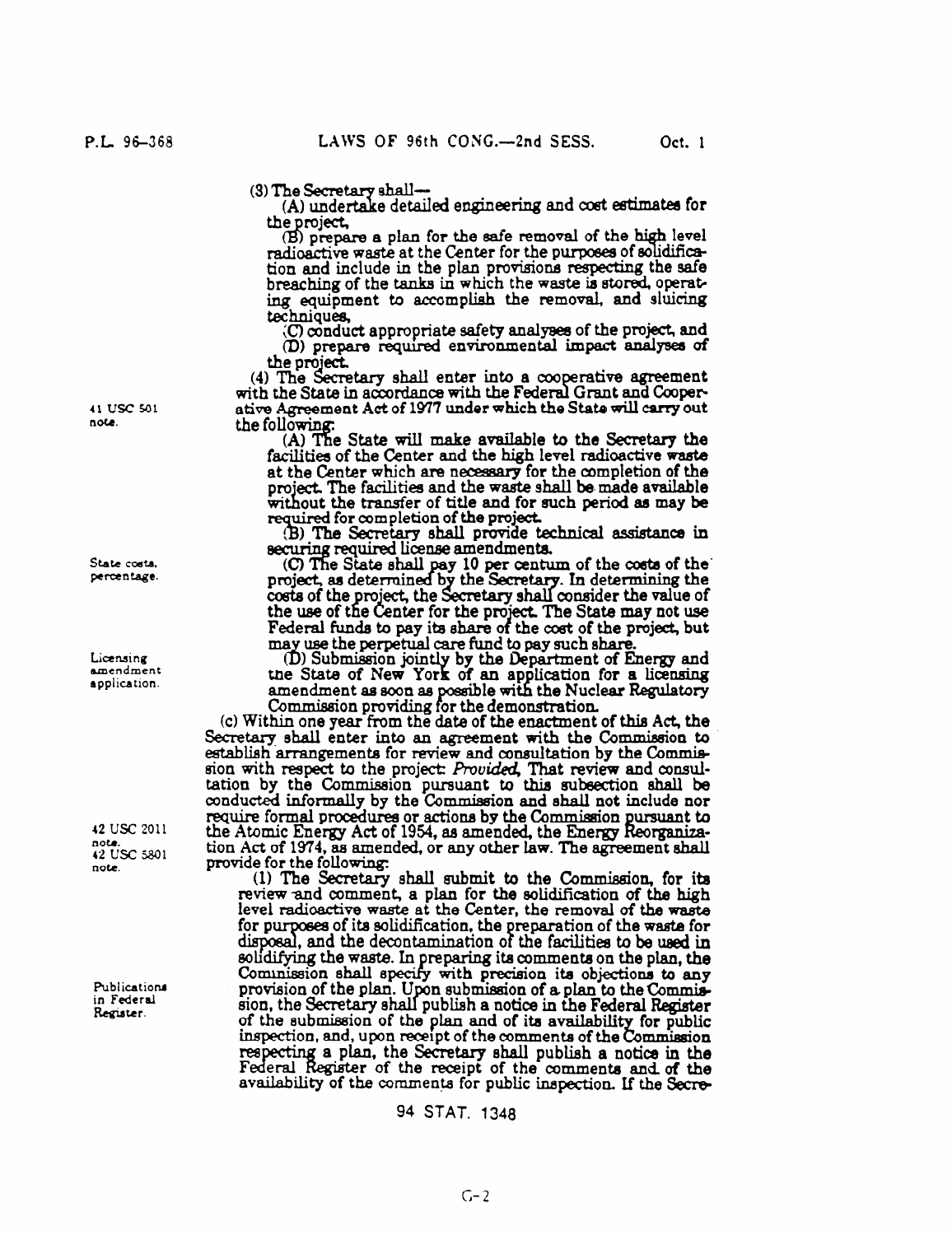tary does not revise the plan to meet objections specified in the comments of the Commission, the Secretary shall publish in the Federal Register a detailed statement for not so revising the plan.

(2) The Secretary shall consult with the Commission with respect to the form in which the high level radioactive waste at the Center shall be solidified and the containers to be used in the permanent disposal of such waste.

(3) The Secretary shall submit to the Commission safety Reports and analysis reports and such other information as the Commission may require to identify any danger to the public health and to Communion. safety which may be presented by the project.

(4) The Secretary shall afford the Commission access to the Center to enable the Commission to monitor the activities under the project for the purpose of assuring the public health and safety.

(d) In carrying out the project, the Secretary shall consult with the Consultation Administrator of the Environmental Protection Agency, the Secretary of Transportation, the Director of the Geological Survey, and the commercial operator of the Center.

SEC. 3. (a) There are authorized to be appropriated to the Secretary for the project not more than  $$5,000,000$  for the fiscal year ending September 30, 1981.

(b) The total amount obligated for the project by the Secretary shall be 90 per centum of the costs of the project.

(c) The authority of the Secretary to enter into contracts under this Act shall be effective for any fiscal year only to such extent or in such amounts as are provided in advance by appropriation Acts.

SEC. 4. Not later than February 1, 1981, and on February 1 of each calendar year thereafter during the term of the project, the Secretary shall transmit to the Speaker of the House of Representatives and the President pro tempore of the Senate an up-to-date report containing a detailed description of the activities of the Secretary in carrying out the project, including agreements entered into and the costs incurred during the period reported on and the activities to be undertaken in the next fiscal year and the estimated costs thereof.

SEC. 5. (a) Other than the costs and responsibilities established by this Act for the project, nothing in this Act shall be construed as affecting any rights, obligations, or liabilities of the commercial operator of the Center, the State, or any person, as is appropriate, arising under the Atomic Energy Act of 1954 or under any other law, contract, or agreement for the operation, maintenance, or decontamination of any facility or property at the Center or for any wastes at the Center. Nothing in this Act shall be construed as affecting any applicable licensing requirement of the Atomic Energy Act of 1954 or the Energy Reorganization Act of 1974. This Act shall not apply or be extended to any facility or property at the Center which is not used in conducting the project. This Act may not be construed to expand or diminish the rights of the Federal Government.

(b) This Act does not authorize the Federal Government to acquire title to any high level radioactive waste at the Center or to the Center or any portion thereof.

SEC. 6. For purposes of this Act:

(1) The term "Secretary" means the Secretary of Energy.<br>(2) The term "Commission" means the Nuclear Regulatory Commission

(3) The term "State" means the State of New York.

#### 94 STAT. 1349

Definitions. 42 USC 2021a **DOLA** 

 $\alpha$ ber information

 $EPA$  and others.

Appropriation authorization. 42 USC 2021a **DOLA** 

Report to Speaker of the<br>House and President pri tempore of the **Senata** 42 USC 2021a **DOLA** 

42 USC 2021a nota.

42 USC 2011 nota.

42 USC 5801 nota.

P.L. 96-368